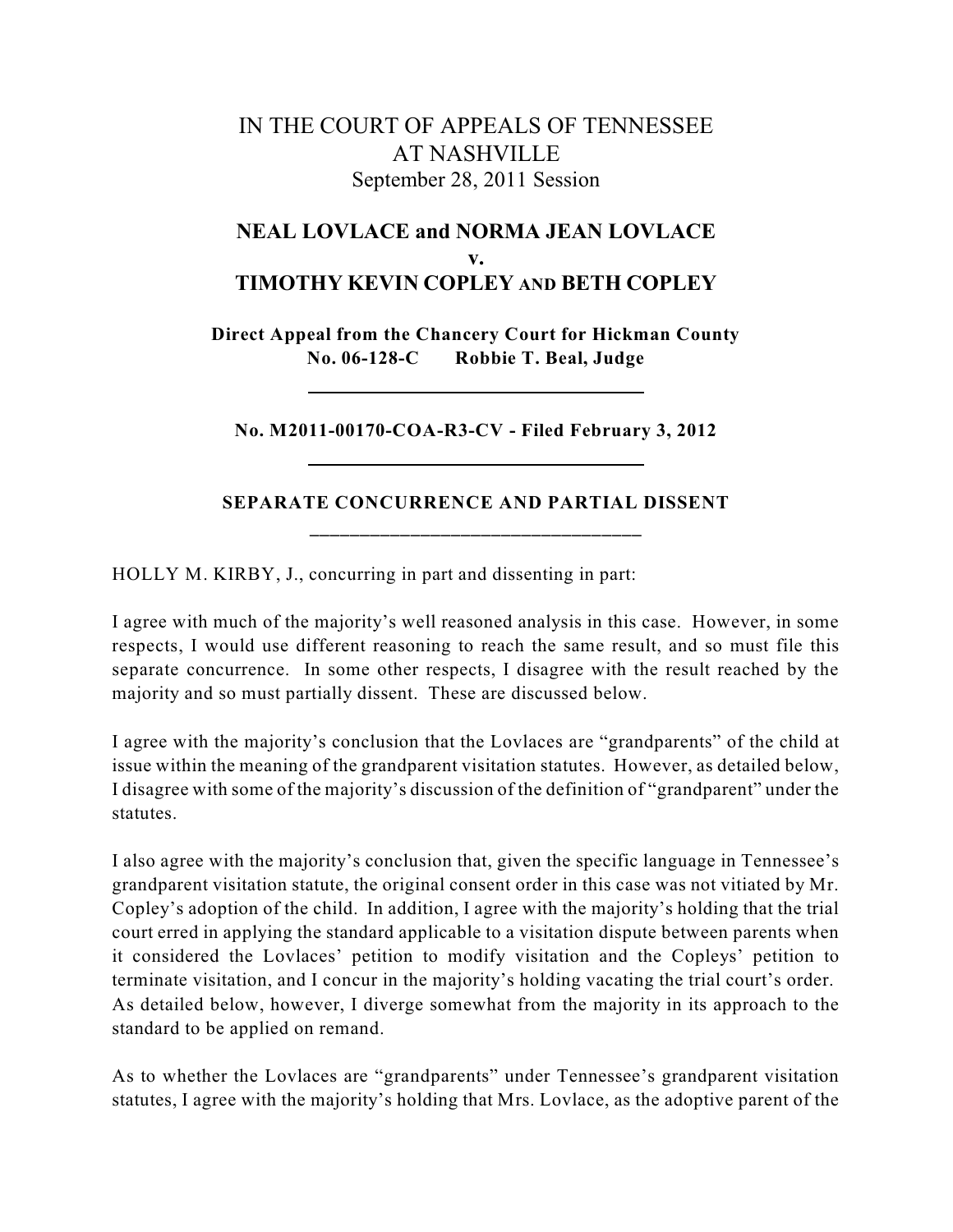child's biological parent, fits within the statutory definition of "grandparent" in Section 36-6- 306(e)(1), in recognition of Tennessee caselaw stating that adoptive parents enjoy the same rights as biological parents. I also agree that Mr. Lovlace, as the spouse of such a grandparent, is considered a grandparent under Section  $36-6-306(e)(2)$ .

However, the majority opinion goes on to include obiter dictum to the effect that the grandparent visitation statute should be construed "expansively" and stating that the fact that the Lovlaces "have enjoyed a close and supportive relationship with the child" factors into the analysis of whether they fit the statutory definition of "grandparent." These assertions do not square with constitutional principles or the language and structure of the grandparent visitation statute.

As noted by the majority, the statutory definition of "grandparent" is prefaced by the phrase "includes, but is not limited to." Clearly this signals that our legislature intended to permit the courts to go beyond the strict confines of the statutory definition. This permits us, for example, to hold that Ms. Lovlace is the equivalent of a "biological grandparent" under Section 36-6-306(e)(1), based on well-settled Tennessee caselaw holding that the relationship between an adoptive parent and child is entitled to the same legal protection as the relationship between a biological parent and child. *See Simmons v. Simmons*, 900 S.W.2d 682, 684 (Tenn. 1995).

Nevertheless, the majority's assertion that the "including, but not limited to" language is a license to interpret the statute expansively is at odds with constitutional principles. Grandparent visitation statutes must be narrowly construed in order to comport with the state and federal constitutions, because they are in derogation of the parents' fundamental constitutional rights. *See, e.g., In Matter of Rupa*, 13 A.3d 307, 317 (N.H. 2010). Thus, while the language in Tennessee's statute permits the court to verge slightly beyond the three enumerated subsections defining "grandparent," the Constitution requires us to do so with great prudence.

In the discussion of whether the Lovlaces are "grandparents under the statute, the majority also includes the following:

In addition, the record shows that the Lovlaces have enjoyed a close and supportive relationship with the child since her birth. The child knows the

<sup>&</sup>lt;sup>1</sup>Section 36-6-306(e)(2) includes the "spouse of a biological grandparent." Tenn. Code Ann. § 36-6-306(e)(2). Mr. Lovlace would come under the grandparent visitation statute only so long as he and Mrs. Lovlace are married; if the Lovlaces divorced or Mrs. Lovlace died, he would not have independent grandparent status.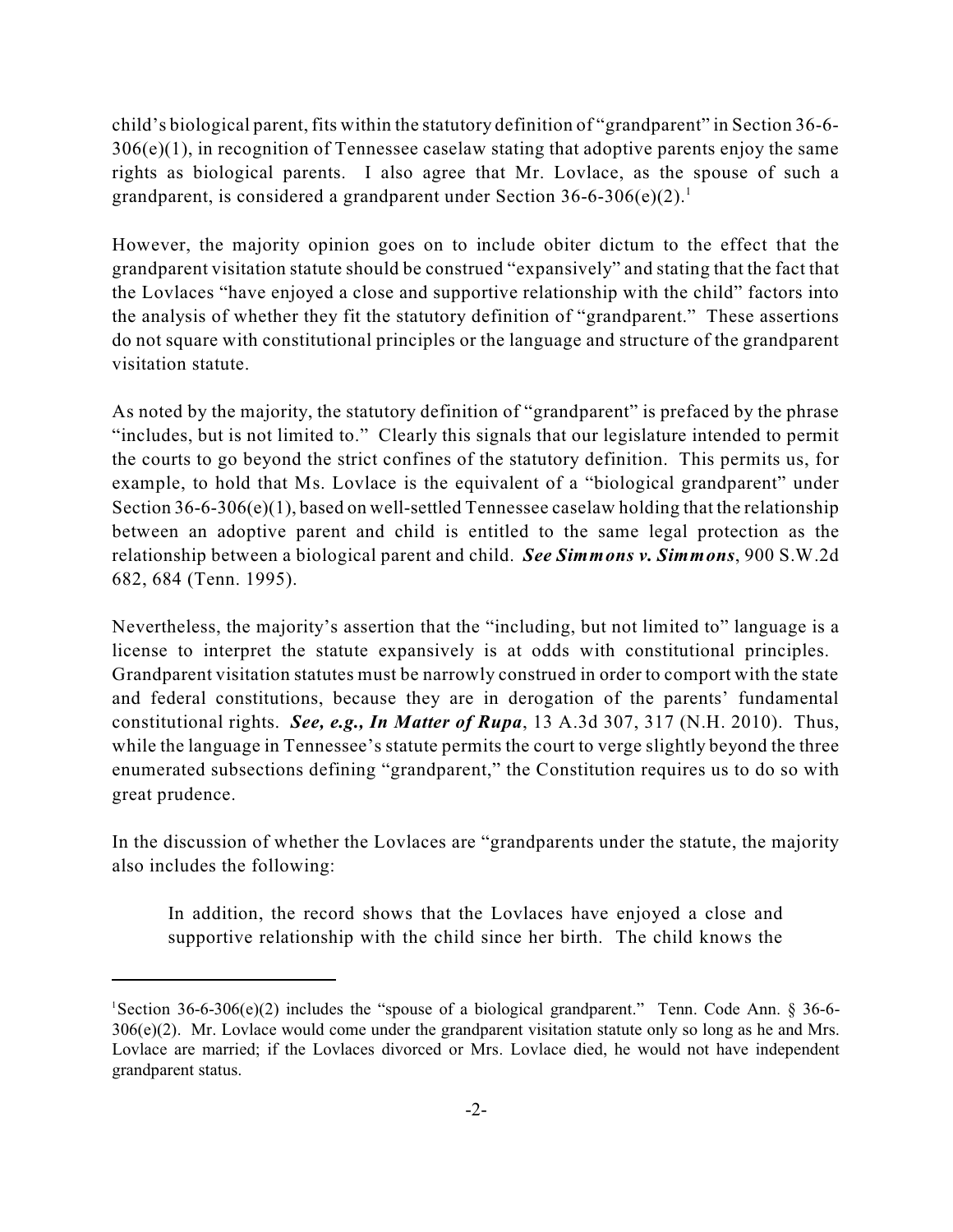Lovlaces as her grandparents, and they have acted as grandparents in their care, support, and love for this child. Given the consistent relationship that has existed between the child and the Lovlaces, we conclude that the trial court's defining the Lovlaces as grandparents under the statute was not outside the scope of the statute, and was not otherwise a contravention of the legislative intent.

The majority cites no authority for considering the quality of the Lovlaces' relationship with the child as part of the analysis of whether they meet the statutory definition, and none exists. It appears to be rooted primarily in sentiment, and is at odds with the language and structure of the grandparent visitation statute. Under the structure of the statute, once the court determines that a party fits the definition of a "grandparent," then he or she must present proof that:

(A) The child had such a significant existing relationship with the grandparent that loss of the relationship is likely to occasion severe emotional harm to the child;

(B) The grandparents functioned as a primary caregiver such that cessation of the relationship could . . . occasion physical or emotional harm; or

(C) The child had a significant existing relationship with the grandparent and loss of the relationship presents the danger of other direct and substantial harm to the child.

Tenn. Code Ann. § 36-6-306(b)(1). Thus, the quality of the grandparents' relationship with the child features prominently in the analysis of whether visitation is necessary to avert the danger of substantial harm to the child. *See also* Tenn. Code Ann. § 36-6-306(b)(2) and (3). In contrast, the statutory definition of "grandparent" says only:

[T]he word "grandparent includes, but is not limited to:

- (1) A biological grandparent;
- (2) The spouse of a biological grandparent; or
- (3) A parent of an adoptive parent.

Thus, nowhere in the statutory definition of grandparent is there any language indicating that the quality of the relationship is considered in determining whether the petitioners meet the statutory definition. Rather, the structure and language of the statute as a whole show clearly that the court is to first determine whether the petitioners are "grandparents" within the statutory definition. If the court finds that the petitioners do not fit within the statutory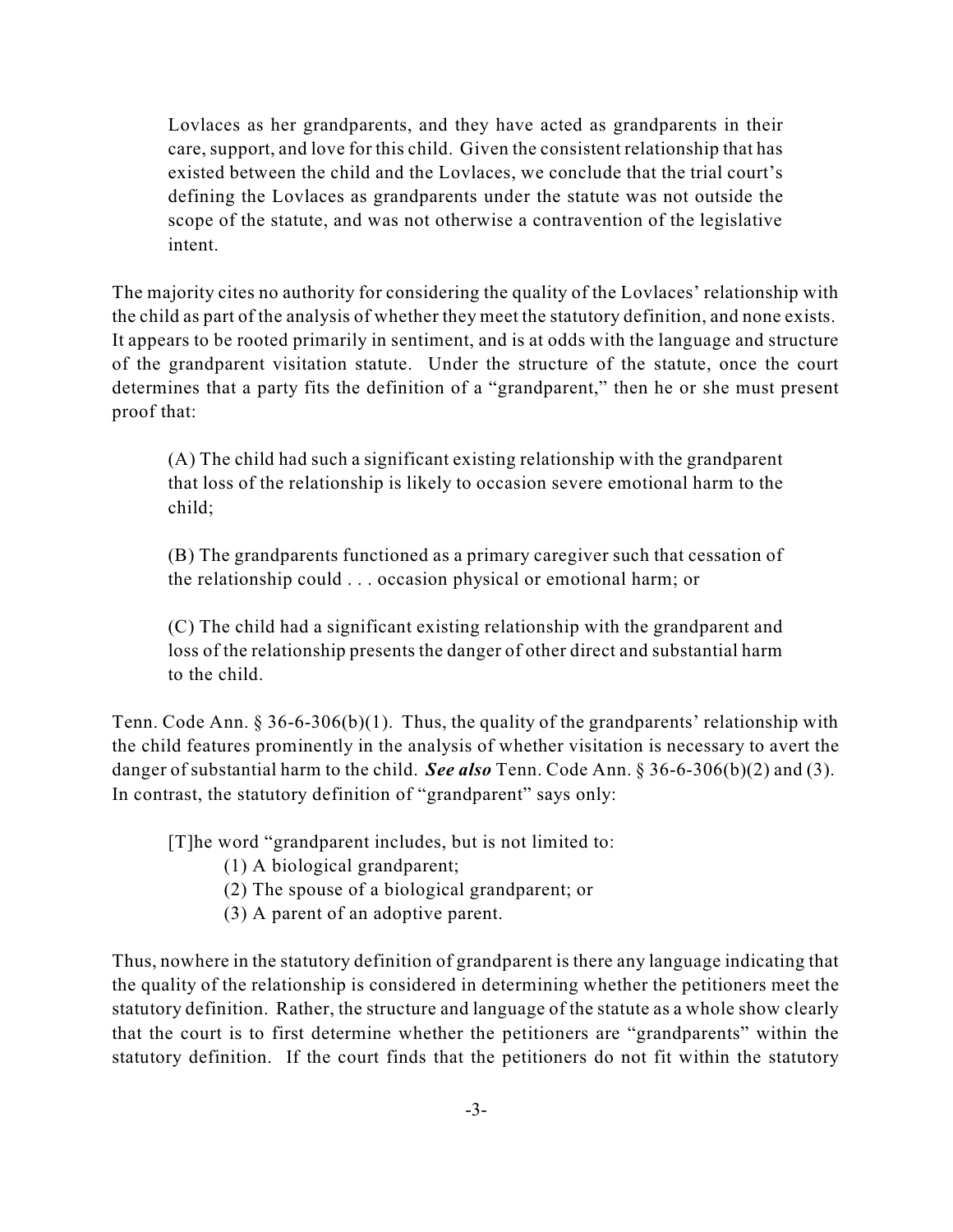definition of "grandparent," the inquiry goes no further. Only if the court finds that the petitioners are "grandparents" does the court go on to determine "the presence of a danger of substantial harm to the child," explicitly considering whether the child had a "significant existing relationship" with the petitioning grandparents.

Moreover, this kind of bootstrapping jeopardizes the parents' fundamental right to make parenting decisions for their child. Under this dicta in the majority opinion, any third party who "acted as grandparents" would have the right to petition for visitation pursuant to the grandparent visitation statute. This is clearly contrary to the Court's obligation to respect the parents' constitutional right to raise their child as they see fit.

As to the applicable standard, as noted by the majority, Tennessee's grandparent visitation statute does not address the standard to be used in actions to modify or terminate an existing visitation order. Neither party has cited a Tennessee case establishing such a standard, and we have found none. Consequently, it becomes the job of this Court to fashion the appropriate standard.

The majority begins its analysis of this issue with an extended review of the existing standard for modifying a court-ordered custody and visitation arrangement between the child's parents. $^2$  While the discussion of parent vs. parent actions is not inaccurate, I am concerned that it leaves the reader with the impression that we start with the standard for an action between a child's parents as the baseline and "tweak" it to devise a standard for modifying grandparent visitation. However, the two situations are fundamentally different, as emphasized by our Supreme Court in *Smallwood v. Mann*, 205 S.W.3d 358 (Tenn. 2006). A grandparent visitation action "is not a contest between equals." *Stacy v. Ross*, 798 So. 2d 1275, 1280 (Miss. 2001); *Smallwood*, 205 S.W.3d at 361-63. As stated by the Maryland appellate court:

In a situation in which both parents seek custody, each parent proceeds in possession, so to speak, of a constitutionally-protected fundamental parental right.

\* \* \*

Where the dispute is between a fit parent and a private third party, however, both parties do not begin on equal footing. . . . The parent is asserting a fundamental constitutional right. The third party is not.

<sup>&</sup>lt;sup>2</sup>The references to child *custody* disputes sprinkled throughout the majority's analysis are particularly inapposite. This case involves visitation only, and cases in which a third party, such as a grandparent, seeks or obtains custody involve wholly different considerations.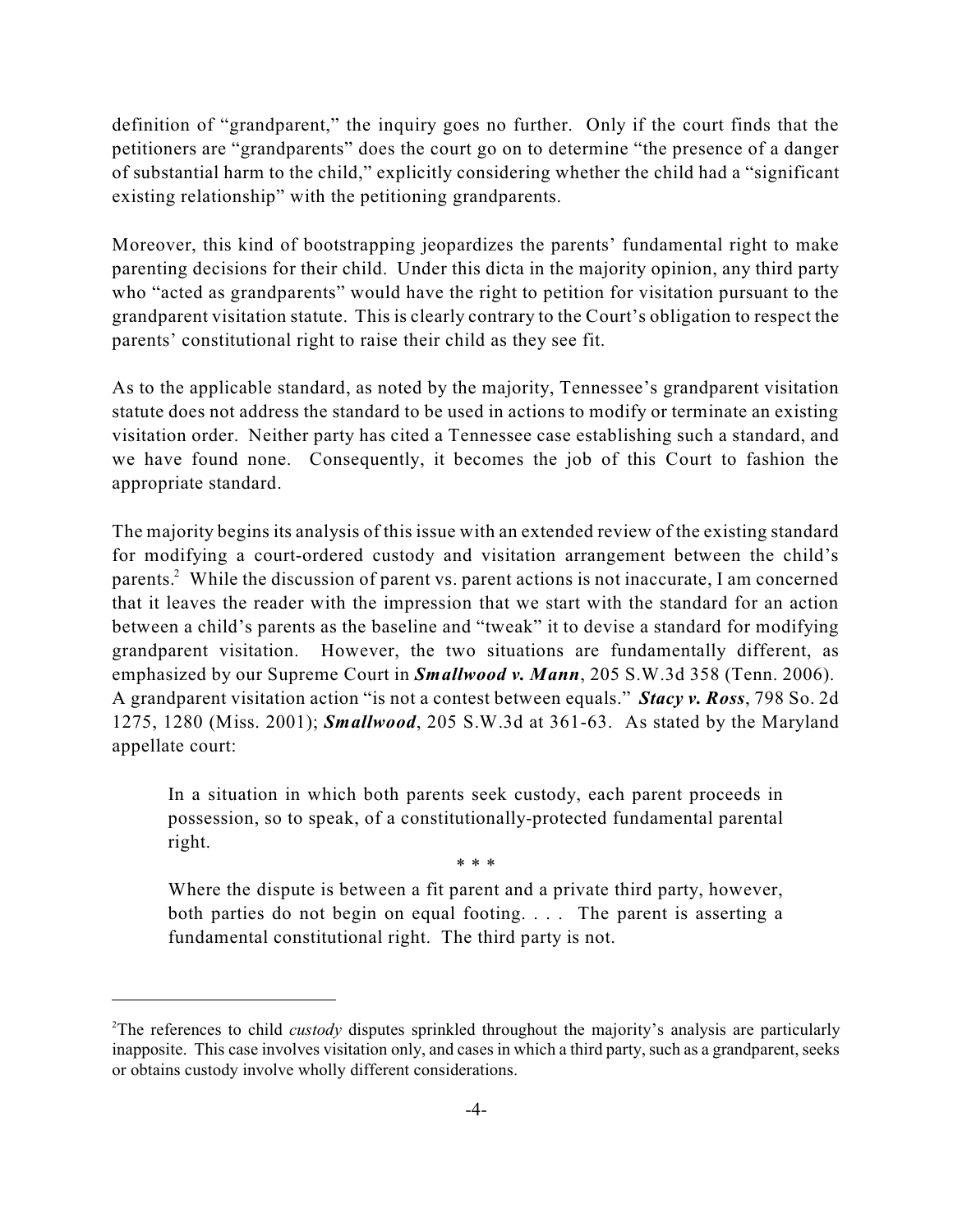*McDermott v. Dougherty*, 869 A.2d 751, 770 (Md. 2005), *abrogated on grounds not affecting quoted excerpt by In re Ta'Niya C.*, 8 A.3d 745, 755-57 (Md. 2010), and *In re Rashawn*, 937 A.2d 177, 194 (Md. 2007). This principle should be the baseline starting point for any discussion of the standard in a grandparent visitation case. It should remain paramount in every part of the analysis of modification of the grandparents' visitation, termination of visitation, and even contempt issues.

In addition, while the majority includes a lengthy footnote listing cases from other jurisdictions addressing modification of an existing grandparent visitation order, it surprisingly considers none of them in the analysis in the body of the majority opinion. This despite the fact that the majority acknowledges that the standard enunciated by the Tennessee Supreme Court in *Hawk v. Hawk*, 855 S.W.2d 573 (Tenn. 1993), requiring proof of substantial harm in order to grant grandparents visitation with their grandchild over the parents' objection, has been explicitly adopted by numerous other states, either in caselaw, by statute, or both. *See, e.g., E.H.G. v. E.R.G.*, 73 So. 3d 614, 626-28 (Ala. Civ. App. 2010); *Roth v. Weston*, 789 A.2d 431, 447 (Conn. 2002), *abrogated as to third party custody but not visitation by Fish v. Fish*, 939 A.2d 1040, 1043 (Conn. 2000); *Beagle v. Beagle*, 678 So. 2d 1271, 1274-76 (Fla. 1996); *Brooks v. Parkerson*, 454 S.E.2d 769, 772-74 (Ga. 1995); *Neal v. Lee*, 14 P.3d 547, 550 (Okla. 2000); *In re Custody of Smith*, 969 P.2d 21, 30-31 (Wash. 1998). *See also* Daniel R. Victor and Ken L. Middleditch, *Grandparent Visitation: A Survey of History, Jurisprudence, and Legislative Trends Across the United States in the Past Decade,* 22 J. Am. Acad. Matrim. Law 391, 404 n.47 (2009) (citing states whose statutes require a finding of harm before visitation can be granted to third party, citing twelve states besides Tennessee). Moreover, even in states where the caselaw on grandparent visitation or the state's statute uses other phraseology such as "extraordinary circumstances" or "detriment to the child," courts have recognized that this is the effective equivalent of a "substantial harm" standard. *See McDermott*, 869 A.2d at 796. Thus, rather than reinventing the wheel, I would consider the standards adopted in other jurisdictions in devising Tennessee's standard for modification of an existing grandparent visitation order.

In addition, the experience of our sister states as reflected in cases on modification of grandparent visitation offers much to inform the analysis of this Court, and the trial court on remand, in considering the facts of this particular case. *See, e.g., In re A.M.*, 251 P.3d 1119, 1124 (Colo. App. 2010) (adoption of child by stepparent as material change in circumstances); *Lucero v. Hart*, 907 P.2d 198, 203-04 (N.M. Ct. App. 1995) (considering animosity between parents and grandparents as a significant factor); *Wilson v. McGlinchey*, 811 N.E.2d 526, 530-31 (N.Y. 2004) (considering deterioration of relationship between parents and grandparents after original visitation order, effect on best interest analysis); *Kareem W. v. Family Focus Adoption Servs., Inc.*, No. V-10651/08, 2009 WL 2751076, at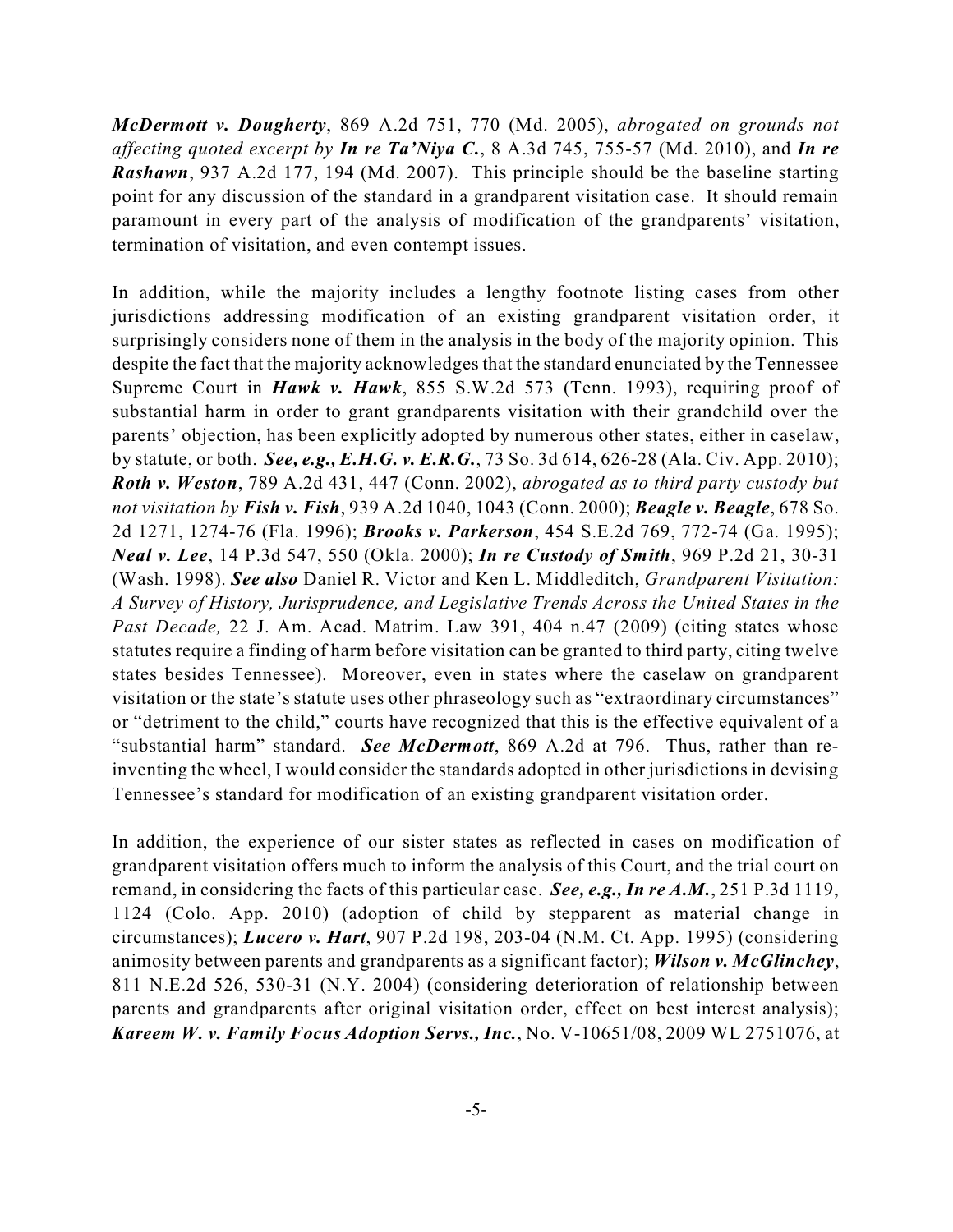$*11$ ; 901 N.Y.S.2d 900, at  $*11$  (N.Y. Fam. Ct. Aug. 12, 2009) (consideration of effect of grandparent visitation on new adoptive family unit).

In short, in light of the fact that determining the standard for modification of an existing grandparent visitation order presents an issue of first impression in Tennessee, I would consider the analysis of courts in other states on this question.

Moving on to the substantive issue, it is noteworthy that some jurisdictions either do not require a parent to prove a change in material circumstances in order to seek modification of the grandparents' visitation, or find that "the desire of a fit parent to modify visitation with a third party . . . presents a material change in circumstances." *See Barrett v. Ayers*, 972 A.2d 905, 915-16 (Md. Ct. Spec. App. 2009); *In re Kaiser*, No. 04C09, 2004 WL 3090224, at \*6 (Ohio Ct. App. Dec. 30, 2004). Other courts require the parents "to present some evidence of a material change in circumstances affecting the child's best interests to support their request to terminate grandparent visitation." *In re A.M.*, 251 P.3d at 1123. *See also Scott v. Scott*, 19 P.3d 273, 275 (Okla. 2001). The majority notes that one state specifies by statute that the change in circumstances must have either occurred after the original order was entered or have been unknown at that time, citing Mich. Comp. Laws § 722.27b(11). I find no state, by statute or caselaw, that requires the parents to show, as the majority in this case does, that the changed circumstances were not reasonably anticipated when the underlying order was entered.

I agree with the majority that the movant seeking modification or termination of courtordered grandparent visitation should be required to make a threshold showing of a material change in circumstances. As noted in *Barrett v. Ayers*, "the court does not want feuding parties to have the ability to relitigate the same issues which it has already decided . . . ." *Barrett*, 972 A.2d at 915. It also "comports with the general notion . . . that the party asserting the affirmative of a proposition (here, the termination of previously granted visitation) has the initial burden of going forward." *In re A.M.*, 251 P.3d at 1123 (parenthetical in original). *See also Ingram v. Knippers*, 72 P.3d 17, 22 (Okla. 2003).

However, in requiring a proof of a material change in circumstances, I would not hold that it must be shown that the changed circumstances "were not reasonably anticipated" when the original grandparent visitation order was entered. At least where, as here, the grandparents did not play a primary or quasi-parental role in the child's life, continuity and stability for the child is not implicated. *See In re A.M.*, 251 P.3d at 1122 ("In the case of grandparent visitation, the parent retains the primary role and no concerns arise regarding the continuity and stability of custodial arrangements.") Moreover, numerous circumstances that are entirely foreseeable at the time of the original order may compel modification or termination of the grandparent visitation order, such as the marriage of a single parent, adoption of the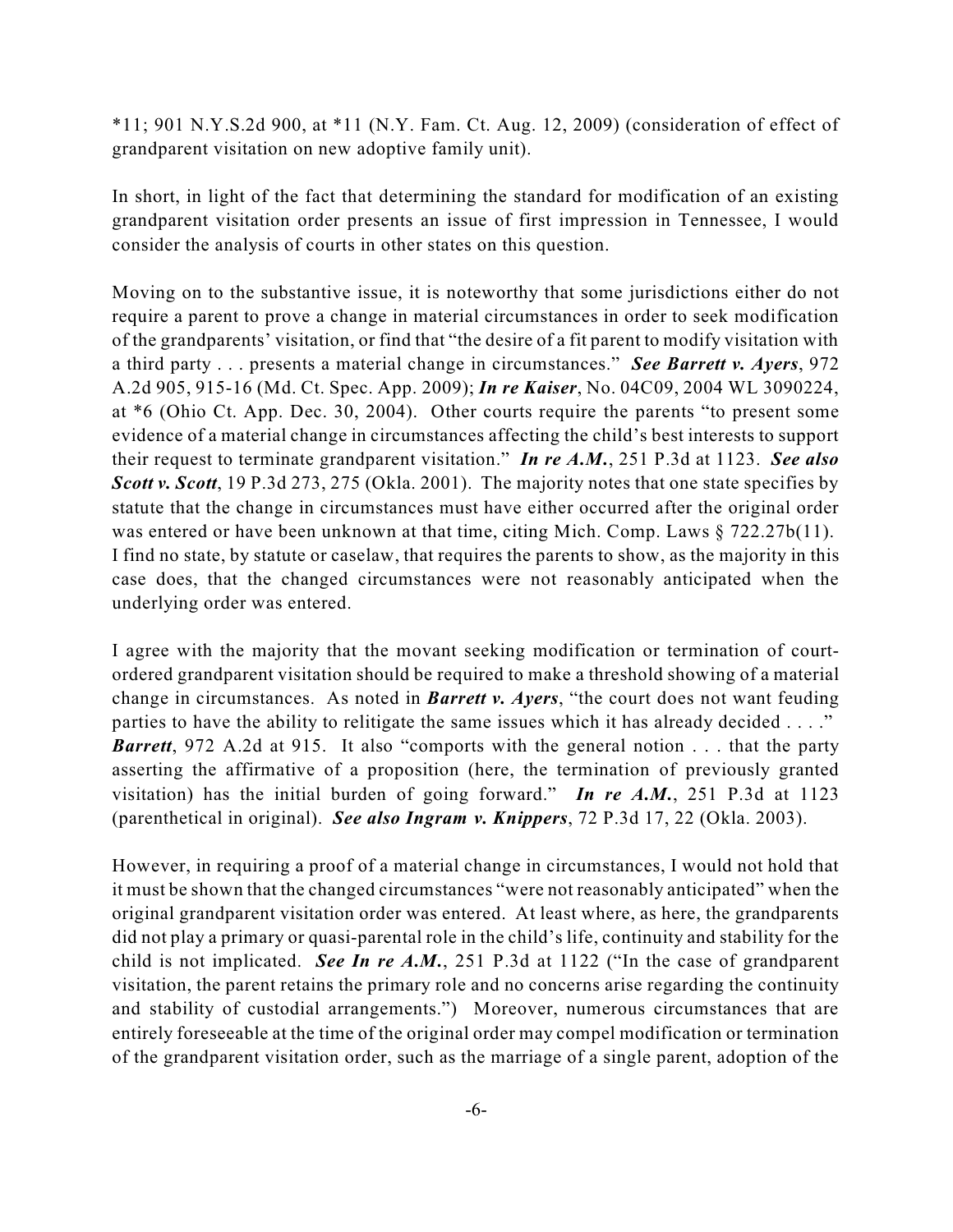child by a step-parent, continued or worsening animosity between the parents and the grandparents, relocation of the parents, or the age and maturation of the child.

Once the threshold showing of changed circumstances has been met, we must determine the applicability of the decision of the United States Supreme Court in *Troxel v. Granville*, 530 U.S. 57, 120 S. Ct. 2054 (2000), decided after the 1993 decision of our Supreme Court in *Hawk v. Hawk*, and after the 1997 enactment of Tennessee's grandparent visitation statutes. In a fragmented, plurality opinion interpreting the Fourteenth Amendment of the United States Constitution, five Justices in *Troxel* held that a fit parent is accorded a presumption that the parent acts in the child's best interests. *Troxel*, 530 U.S. at 68, 120 S. Ct. at 2061. A four-Justice plurality held that if a fit parent's decision on grandparent visitation "becomes subject to judicial review, the court must accord at least some special weight to the parent's own determination." *Troxel*, 530 U.S. at 70, 120 S. Ct. at 2062. *See Ingram*, 72 P.3d at 23- 25 (Kauger, J., dissenting) (scholarly analysis of *Troxel*).

*Troxel* involved an original petition for grandparent visitation, rather than an action to modify an existing visitation order. *Troxel*, 530 U.S. at 61, 120 S. Ct. at 2057. State courts since then have divided on whether actions to modify or terminate existing court-ordered grandparent visitation are subject to *Troxel*'s presumption in favor of the parents or its "special weight" requirement. *See Ingram*, 72 P.3d at 25-26, n.11 (Kauger, J., dissenting) (citing cases). The Supreme Court's actions on appeals following *Troxel*, either denying or granting certiorari in cases appealed to the Supreme Court, seem to indicate that the Court views the "special weight" requirement, and the presumption that the parent acts in the child's best interests, as applicable in actions to modify or discontinue court-ordered grandparent visitation. *Id.* at 26 (Kauger, J., dissenting).

The substantial harm requirement in *Hawk v. Hawk*, and codified in Tennessee's grandparent visitation statutes, appears to be a higher standard than the "special weight" standard adopted by the plurality in *Troxel*. *See Troxel*, 530 U.S. at 96, 120 S. Ct. at 2076 (Kennedy, J., dissenting) (citing *Hawk v. Hawk*, 855 S.W.2d 573, 580 (Tenn. 1993)). I agree with the majority's conclusion that the statutory requirement of "substantial harm" in Tennessee's grandparent visitation statutes should apply in modification proceedings, and in particular, to the Copleys' petition to terminate the Lovlaces' visitation. The grandparents are entitled only to an amount of visitation sufficient to avert the danger of substantial harm to the child, and only for so long as such visitation is necessary to avoid the danger of substantial harm.

However, as codified in Tennessee's statutes, the "substantial harm" standard is limited to the question of whether grandparent visitation should be ordered by the court at all. *See* Tenn. Code Ann.  $\S 36-6-306(b)(1)$ . If that question is answered in the affirmative, and the court finds that visitation is in the child's best interests, then the statute states only that the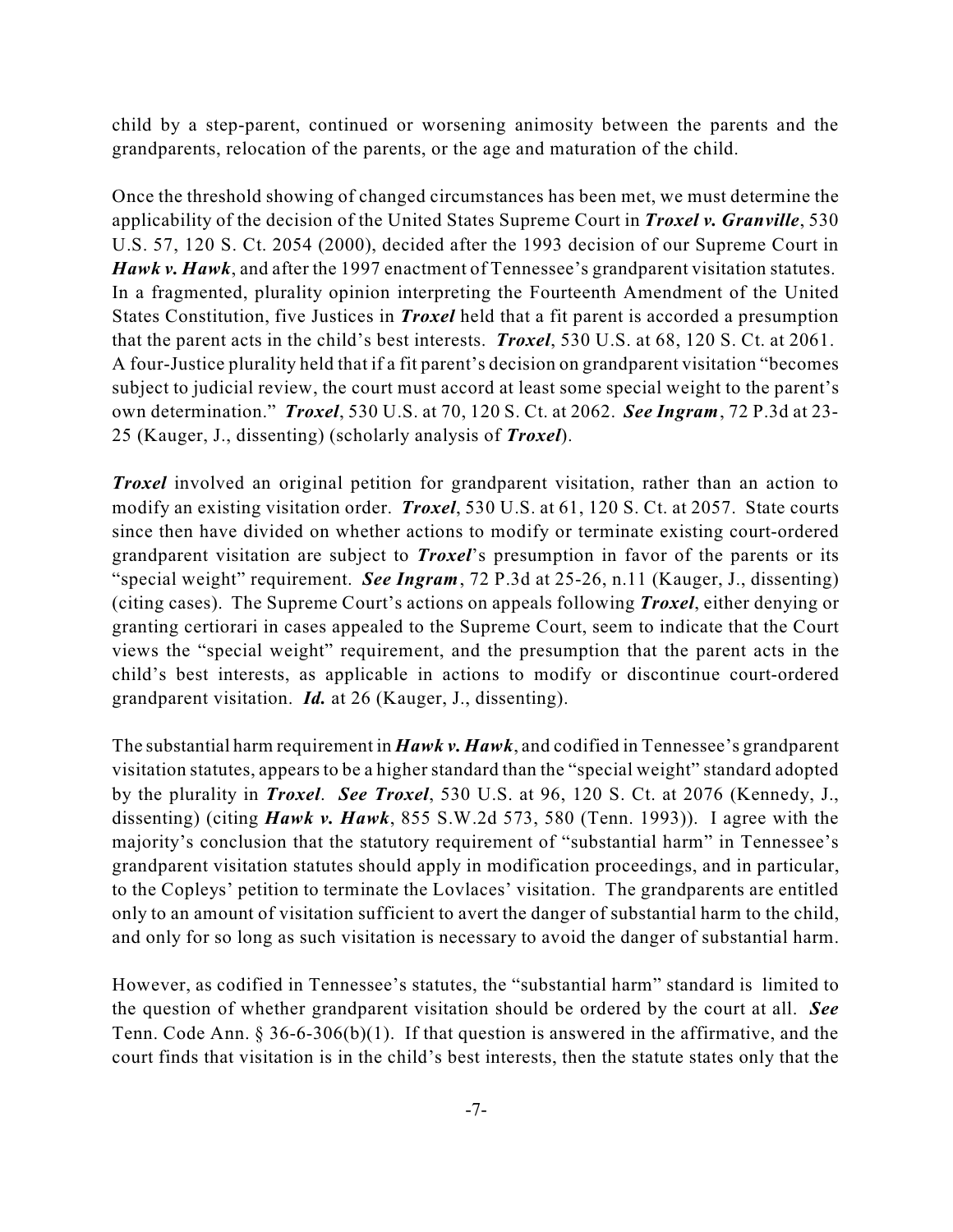court may order "reasonable" visitation. *See* Tenn. Code Ann. § 36-6-306(c)). On the issues other than substantial harm, is *Troxel* applicable? Surprisingly, the majority in this case does not even address whether the requirements under the federal constitution as enunciated in *Troxel* are applicable.

Notably, this Court has cited the *Troxel* "special weight" standard in connection with the details of the visitation, such as the amount of it. *See Redman v. Redman*, No. E2001- 02730-COA-R3-CV, 2002 WL 1609741, at \*5-6 (Tenn. Ct. App. July 22, 2002). As to the best interests of the child and the particulars of any visitation schedule, after reviewing the caselaw in our sister states, I would find that the constitutional imperatives under *Troxel* remain applicable to these issues, and would find a rebuttable presumption that the parents' preferences and decisions are in the child's best interest and should be accorded "special weight" in the trial court's analysis. *See, e.g., In re A.M.*, 251 P.3d at 1123-24; *Barrett*, 972 A.2d at 915-16.

In sum, in an action to modify or terminate grandparent visitation, I would hold that the movant has the burden of showing a material change in circumstances that affects the child's best interests. The movant need not show that the change could not be anticipated at the time of the original order. In all aspects of the modification or termination proceedings, regardless of which party is the movant, I would find a rebuttable presumption that the parents' preferences and decisions are in the child's best interests, and accord special weight to them. Explicitly, if visitation is continued, I would accord special weight to the parents' preferences in fashioning a visitation schedule. In all modification proceedings, the grandparents would retain the continuing burden of showing that denial of visitation would present a danger of substantial harm to the child, because the grandparents may only receive the amount of courtordered visitation that is necessary to prevent the danger of substantial harm to the child.

In light of this holding, I would vacate the trial court's order on the contempt issues as well. Certainly the Copleys were obliged to obey the original consent court order on the Lovlaces' visitation, even if they disagreed with it, until the trial judge modified or rescinded it. However, the trial judge appeared to approach the entire proceedings as comparable to a visitation dispute between divorced parents. As set forth above, the two are wholly different, and I would find that the trial court's perspective on contempt was necessarily skewed by viewing the proceedings through the wrong prism. Moreover, even in the contempt proceedings, under *Troxel*'s interpretation of the requirements of the federal constitution, I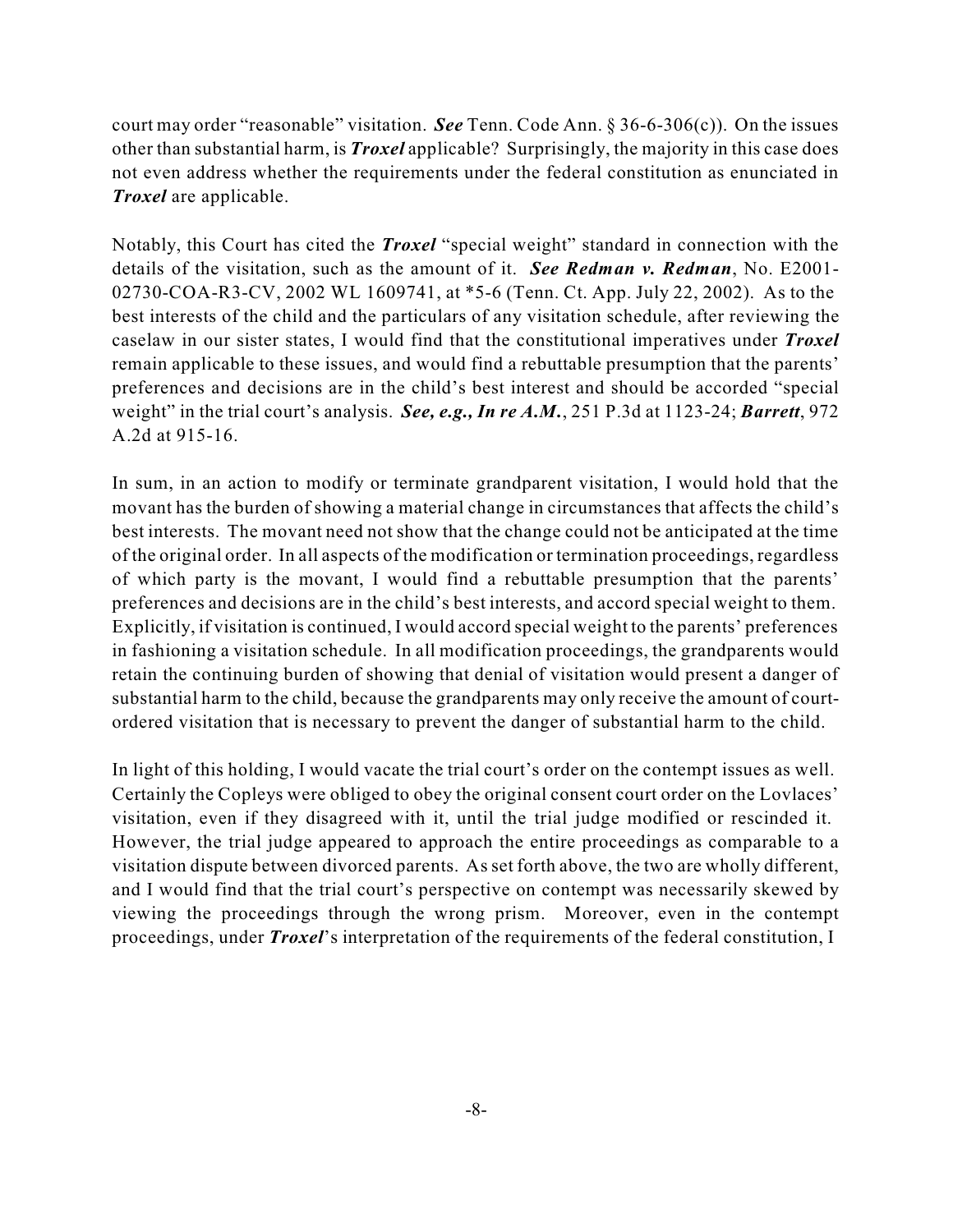would apply a rebuttable presumption that the parents' decisions are in the child's best interests.<sup>3</sup> For those reasons, I would vacate the contempt order as well as the order awarding attorney fees, along with the orders on the Lovlaces' modification petition and the Copleys' petition to terminate visitation.

Finally, a discussion of the facts and allegations in this case is in order. Referring to the continuing visitation friction between the Lovlaces and the Copleys, the trial court below found that "the relationship of the parties ha[s] degenerated to the point where they are no longer able to work together." In light of this, the trial court modified the visitation order "to" secure the grandparents the regular visitation they are supposed to have under the Agreed Order and to remove the discretion from" the Copleys. The trial court found that it was in the child's best interests "to mandate certain specific times because the grandparent visitation was an agreement fairly bargained on between the parties." This demonstrates clearly that the trial judge assumed a role familiar to many trial courts from handling numerous visitation disputes between a child's battling parents. This may be appropriate between parents, where both parties have a constitutional right to parent their child and an obligation to respect each other's parenting rights. Indeed, Tennessee's statutes provide that custody may be changed from one parent to the other, based on the custodial parent's attempts to alienate the child from the other parent.

However, such an approach is inappropriate in this case. As discussed at length above, grandparent visitation is viewed from a completely different perspective, in that it "is not a contest between equals." *Stacy*, 798 So. 2d at 1280. The effect on the child of hostility between the parents and grandparents, even if the source of the hostility lies with the parents, is a statutory factor in determining whether visitation should be granted in the first place. *See* Tenn. Code Ann. § 36-6-307(4). It should also be a factor in any modification proceeding, to determine whether court-ordered visitation should continue. *See E.H.G.*, 73 So. 3d at 630 ("forced grandparent visitation should not be used as a means for ending family disharmony"); *Lucero*, 907 P.2d at 204 ("The existence of animosity between a child's parents and the grandparents, although not conclusive, is a significant factor . . . ."); *Wilson*, 811 N.E.2d at 530 ("Although enmity between parents of a child may not affect a parent's visitation rights, grandparent visitation implicates different equitable concerns.") (internal citations omitted). Here, the evidence indicates that the child in this case has been placed in the center of the family conflict between the Lovlaces and the Copleys. Such tension obviously has injurious effects on the child, and also may create stress that adversely impacts the Copleys' ability to parent their child. *See Rigler v. Treen*, 660 A.2d 111, 115 (Pa. Super. 1995). These considerations necessarily must factor into the trial court's best interest

<sup>&</sup>lt;sup>3</sup> Again, the majority does not address whether the constitutional requirements in *Troxel* are applicable in contempt proceedings.